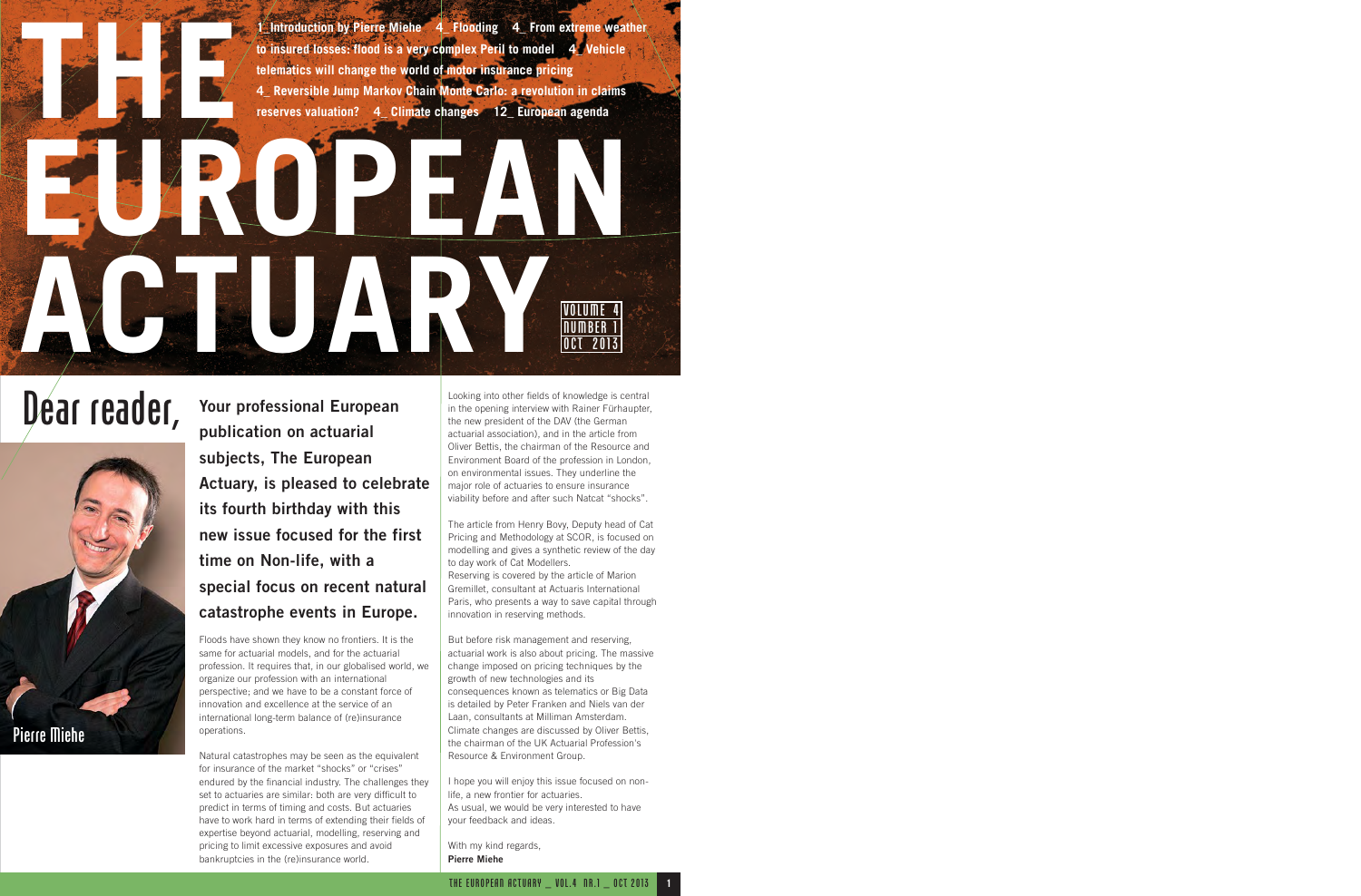

# **FLOODING**

'My assessment is consistent with the climate study of the GDV (Gesamtverband der Deutschen Versicherungswirtschaft e.V.) which was created in collaboration with leading climate scientists. Dr. Alexander Erdland, GDV President, explains the core elements of the study: 'In the coming years, we have to be prepared for more frequent and increasingly intensive weather extremes. A duplication of flood damage in the future is possible. Certainly – as with all scientific studies – all assumptions depend on the underlying climate model. In the end, nobody can predict or even calculate when and in which region a flood will occur and how serious it will be''

#### **The flooding this year seems to be quite similar to the occurrences ten years ago. Is it in your assessment a random accumulation or the manifestation of a systematic trend that eventually is linked to climate change?**

#### **Is flooding at least partly a man-made problem? Has the government done too little in flood prevention or is the occurrence probability too high in vulnerable areas?**

'Surely, we all contribute with our daily lifestyle directly to CO2 emissions, which are very likely linked to extreme weather conditions that again play a key role in flooding. The flood prevention schemes and the designation of high-risk areas as inundation zones instead of settlement areas have long been neglected. At the latest after the 2002 flood, it was clear to everybody that measures must be taken to prevent future flooding. Regrettably, many good ideas from that time are still in the planning stages; a proper implementation of those ideas would have if not prevented then at least lowered the claims arising from actual flood disaster. Ultimately, all parties have to pull together. A holistic water policy is necessary where politics, science, water economy, communities, insurance companies, consumer protection authorities and last but not least the citizens have to play their part.'

#### Insurability is not the real problem

#### **What can the insurance industry do? Are these risks insurable?**

'My company, the Versicherungskammer Bayern (VKB), is doing intensive and conscientious preparation of the data, fitting together the mathematical models and methods with the real conditions and - very important - inter-communicating with third parties (professional associations, politics, communes, etc.). We are on the right way as our figures demonstrate: according to an internal classification of VKB only 5.800 of the 2.9 million insured buildings in our homeowners insurance are currently not insurable in the insurance against natural hazards. For

**Rainer Fürhaupter is the new president of the Deutsche Aktuarvereinigung e.V. (DAV). He was interviewed by our German members of the Editorial Board on the subject of Non-Life Insurance, and especially on flooding. Mr. Fürhaupter pleads for a holistic water policy.** 

> these buildings it is still possible to find an insurance option through cooperation with the owners. Where for the small number of cases the risk is still not insurable after extensive examination, public assistance is the appropriate and practical solution. Insurability – as the figures show – is not the real problem; the real problem is the willingness to insure an appropriate flood prevention. Herein lies the potential for insurance companies – also in their own interest: their capability is to raise awareness and in parallel initiate prevention measures because with each prevention step the costs in case of a flood decrease. But whatever we do we need the cooperation of all other parties.'

#### **Has the time come for compulsory insurance?**

'In my opinion, we have to intensify discussions about how a sustainable solution to the problem of increasing insurance density can be found in order to improve the current unsatisfactory situation. Based on the experience of the recent flood, the case again can be argued as to whether or not compulsory insurance is the right way forward. The previous appeal and information campaign was not sufficient to strengthen individual responsibility for self-protection. The high number of reported but uninsured losses only at VKB indicates that there is no way out of the discussion in order to come up to a requirement for subsistence. However, municipal functions like the expansion of flood control or the designation of inundation zones instead of settlement areas cannot be ignored. All in all, the policy should promote the personal responsibility of citizens. Finally, I wish to point out that previous discussions about compulsory insurance brought up strong legal and realistic arguments against it, so that the issue does not lend itself to a "yes/no" answer at this point in time.'

#### **Do such flood disasters show in your judgement the limit of actuarial modelling options or rather the need for further research efforts?**

'Each model is only as good as the data base used. The VKB therefore sets a high priority on bringing the existing data as near as possible to the actual conditions. For example, in the in-house zoning system we also take information gathered from potential policyholders relating to the insurance object, if their information can contribute to a more adequate assessment of the terrain characteristics and of flood prevention methods. So I see clearly the need for additional research efforts; as an actuary, I am convinced that modelling in the framework of appropriate margins is possible – indeed already a good implementing of that is done. The actual occurrences show once more, however, that a continual re-modelling and the constant cooperation of all related parties are necessary to achieve lasting satisfactory results.'

## **FROM EXTREME WEATHER TO INSURED LOSSES: FLOOD IS A VERY COMPLEX PERIL TO MODEL**

#### By Henry Bovy

**The opportunity for human intervention to manage the risks of flood by defending important societal assets adds complexity to an already challenging hazard from a modeling perspective. While we typically see flood events as an excess of rain that triggers high water levels or discharge in river systems, flood losses only occur if the excess water reaches properties, and if that property has flood coverage included under an insurance policy.**

> **Therefore not all flood events generate flood losses, and indeed other types of events can also give rise to flood losses. This article will focus on the green boxes of Figure 1, namely flash floods and burst river banks as the main type of events, and property as the receptor and subject of insurance**

Henry Bovy

>



**Figure 1** Schematic representation showing the components of a flood loss **rightly in the set of the set of the set of the set of the set of the set of the set of the set of the set of the set of the set of the set of the**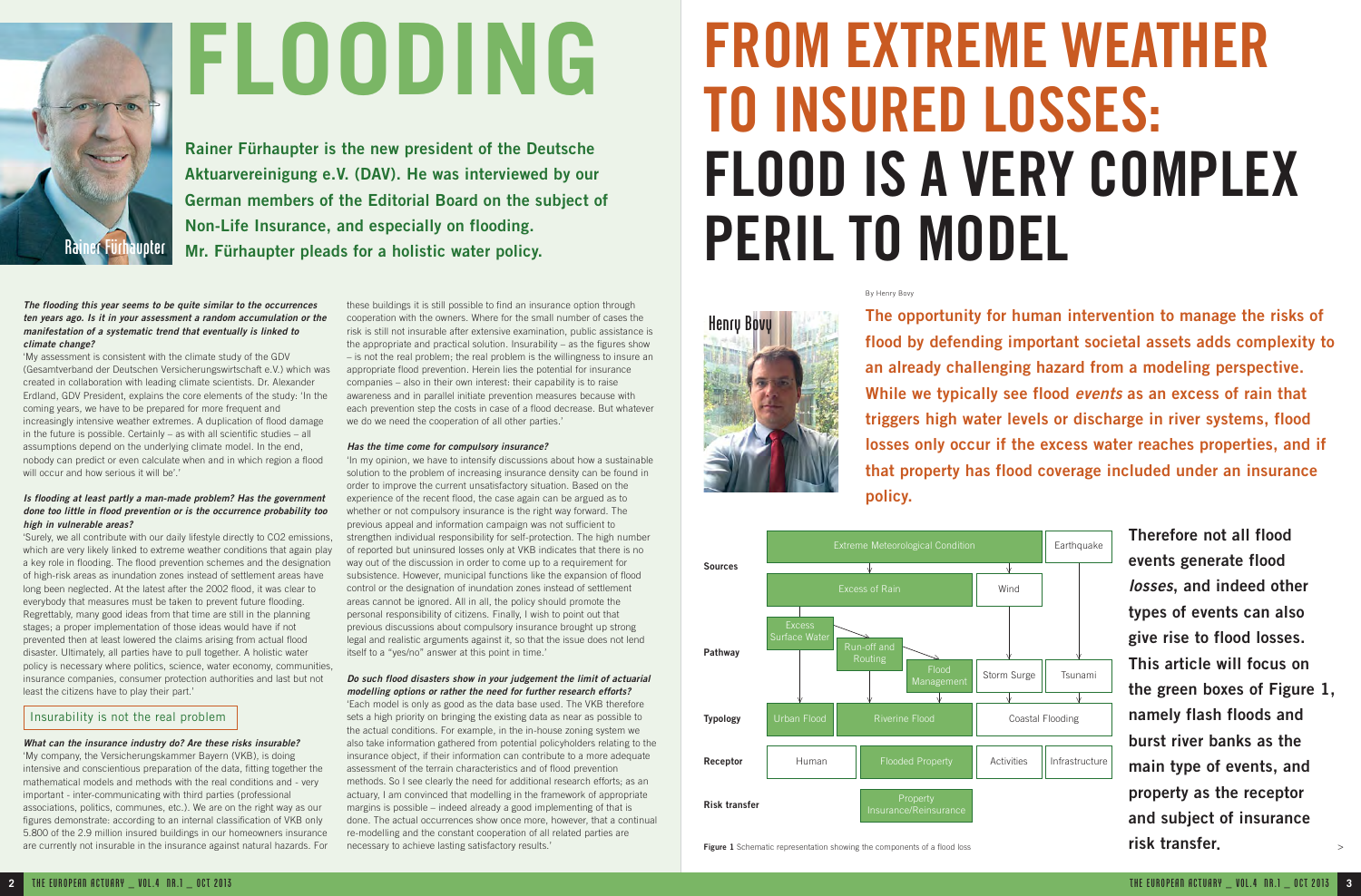A meteorological condition leading to an excess of rain is a combination of spatial extent (contrast the large systems like the 2013 or 2002 flood events with the local system for the Copenhagen cloudburst), intensity of the rain in both duration and antecedent conditions, i.e. saturated or frozen soil which changes how well the soil can absorb the excess rain amount.

Surface Water Runoff and resulting urban flooding are flood events where the river system does not play a role; it is the volume of excess rain together with the local soil conditions that contribute to flooding.

We can see through this brief overview that a resulting flood loss is a combination of several superposition of phenomena: weather conditions, runoff conditions and the configuration of the river network, flood management features and urban concentration. This highlights the complexity of flooding.

Riverine Flood is triggered by this excess rain flowing into river systems, according to runoff conditions and the river network, leading to high water levels. This excess water level can be constrained or controlled, up to a certain point, by flood management features.

Flood extents can be very localized, i.e. one property might be flooded and the one next to it not. Therefore a high level of accuracy of data is required in order to correctly describe this phenomenon.

#### **Natural or man-made hazards: current and future trends**

Although the flood hazard is natural in origin, flood losses in their magnitude can strongly be impacted by man-made features:

- 1. Urbanization and land usage itself: most cities in Europe have developed along rivers because up to the 19th century it was the main transportation system. Currently, urban development remains strong along river or flood prone areas.
- 2. Flood management along most rivers in Europe is heavily controlled essentially because of the land usage:
- a. Dams (retaining flood discharge, lakes can be used as such as well),
- b. Flood defense (protection parallel to the river that prevents flooding),
- c. Reservoirs (areas along the river that are designed to be flooded and where urbanism is limited),
- d. Moveable flood barriers (supplementary flood defenses that are put in place essentially in cities).

Market Penetration: it varies from an optional cover to a compulsory coverage.

As examples: The Rhine river from nearly Basel to the sea is controlled by a series of flood defenses and reservoirs where the land use allows it. The Seine river has a set of reservoirs upstream of Paris in order to control water level. On the Elbe river basin there is a composite set of flood management features. Dams are being built upstream; a moveable flood barrier in Prague; and flood defenses and reservoirs differently in Germany.

All these measures are designed to significantly reduce the risk, but it can sometimes make it worse like in the Rhine flood events in 1993 and 1995 where flood risk improvement upstream did change the behavior of the flood downstream.

The constant evolution of flood management (from design and implementation to maintenance) keeps flood risk in constant evolution and especially after a large flood event where large flood infrastructure is built. Therefore assessing flood risk greatly depends on the knowledge and assumptions given to flood management features.

Flood is the peril that is least cat modelled when compared to Earthquake or Windstorms, but recent experience demonstrates the materiality of this peril. While access, availability and affordability of the large data volume has been an issue for some time, particularly digital terrain models and data models of the built environment, much progress has been made over the last 5 years. Flood models are very sensitive to assumptions around the modelled performance of flood defences and this aspect needs to be made more transparent to model users and decision makers. While modelling flooding in Europe will continue to be challenging, interest and demand for improvements along with new data following recent events means that the state-of-the-art of flood modelling is likely to take a step forward in the coming years.

Usually flood management features are designed using past observations and retaining a critical level, such as the 1 in 100 year return period flood event safety criteria. Under the impact of climate change, small changes in precipitation, soil moisture or size of precipitation can strongly impact that perceived design for flood management feature and hence considerably change the potential for failure and therefore flood losses.

#### **Risk transfer: Various responses in the EU**

The part which is being transferred through insurance and reinsurance varies greatly by country in Europe.

Flood Coverage: Urban, Riverine or Coastal flooding may not have the same scheme (in the Netherlands, Riverine and Coastal are part of the calamity fund where Urban flooding is part of the standard fire policy. In Germany, Urban and Riverine are an optional cover, where Coastal is part of Federal Pool).

Insurance Condition: in the case of optional cover, flooding can be strongly anti-selected (i.e. flood prone property is being excluded or the insurance price being unaffordable). Another practice can be that the cover is strongly limited, either by a large deductible or a flood sub limit.

Reinsurance transfer: flood is either transferred along with other perils in standard treaties, or being pooled in national schemes and sometimes transferred to reinsurers. (See Figure 2)

#### **Assessing the risk: maturity of cat model for reinsurer**

A global reinsurer will have flood exposure in Europe via a set of treaties, either reinsuring a national pool at country level or in standard inclusion of a cedant (mainly at country level, but a few large European insurers span several countries and therefore have country flood insurance specificities).

While river basin and precipitation do not follow country borders (note the recent flooding in Central Europe), cross country correlation needs to be assessed to evaluate the overall risk that a reinsurer bears.

In order to capture all the above considerations to assess flood risk, a cat model is a useful tool. But much transparency around the assumptions is required to understand the weight and choices of all assumptions about the sources of flood events to the resulting risk transfer to reinsurer.

**Henry Bovy** is Deputy head of Cat Pricing and Methodology at SCOR

| Country                | <b>Flood Type</b>                                                                                      | Coverage                                                                                                                                              | <b>Market Penetration</b>                     | <b>Insurance Condition</b>                            | Reinsurance transfer                                                                                                 |
|------------------------|--------------------------------------------------------------------------------------------------------|-------------------------------------------------------------------------------------------------------------------------------------------------------|-----------------------------------------------|-------------------------------------------------------|----------------------------------------------------------------------------------------------------------------------|
| Austria                | All flood types                                                                                        | Optional cover                                                                                                                                        | Low, less than 25%                            | Specific flood limit                                  | Included in standard<br>treaty transfer                                                                              |
| <b>Czech Republic</b>  | All flood types                                                                                        | Optional cover for<br>Industrial risk, automatic<br>for residential except in<br>flood prone area                                                     | About 50%                                     | Sublimited or anti<br>selected in flood prone<br>area | Included in standard<br>treaty transfer                                                                              |
| <b>France</b>          | All flood types                                                                                        | Compulsory for all risks                                                                                                                              | Compulsary System,<br>therefore 100%          | Deductible increase in<br>frequent flooded area       | Very limited reinsurance<br>transfer, kept by the CCR<br>with State provision                                        |
| <b>United Kingdom</b>  | All flood types                                                                                        | Optional in standard<br>policy, but required for<br>loans                                                                                             | High, more than 75%                           | No specific limit or<br>deductible                    | Included in standard<br>treaty transfer                                                                              |
| Germany                | Surface and riverine in<br>optional policy.<br>Government Indemnity<br>fund for coastal flood          | Optional or extended<br>cover for all type of risks<br>for non coastal                                                                                | About 25%                                     | Anti selected in flood<br>prone area                  | Included in standard<br>treaty transfer                                                                              |
| <b>Belgium</b>         | All flood types                                                                                        | Compulsory for<br>residential policy since<br>2005, Optional for<br>professional risks                                                                | High almost 75% (ie<br>100% for residiential) | No specific limit or<br>deductible                    | Included in standard<br>treaty transfer up to a<br>certain level where state<br>fund start to cover                  |
| <b>The Netherlands</b> | Surface flood included in<br>fire policy, Riverine and<br>coastal flood included in<br>a state fund    | Optional in standard<br>policy for surface flood                                                                                                      | High, close to 100%                           | No specific limit or<br>deductible                    | Included in standard<br>treaty only for Surface<br>flood, no reinsurance<br>transfer for riverine and<br>coastal     |
| <b>Denmark</b>         | Surface flood included<br>in standard fire policy,<br>Riverine and coastal<br>included in a state fund | Optional in Fire policy,<br>compulsory for coastal<br>and riverine                                                                                    | High, close to 100%                           | No specific limit or<br>deductible                    | Included in standard<br>treaty transfer for Surface<br>flood, no reinsurance<br>transfer for riverine and<br>coastal |
| Italy                  | All flood types                                                                                        | Optional cover                                                                                                                                        | Low, Less than 25%                            | Specific flood limit                                  | Included in standard<br>treaty transfer                                                                              |
| Norway                 | All flood types                                                                                        | Compulsory in standard<br>policy                                                                                                                      | High, close to 100%                           | No specific limit or<br>deductible                    | Reinsure via a standard<br>pool (NNPP)                                                                               |
| Switzerland            | All flood types                                                                                        | Compulsory in standard<br>policy for building within<br>the Intercantonal<br>Reinsurance canton (19<br>out of 26), Optional<br>inclusion for the rest | High, close to 100%                           | No specific limit or<br>deductible                    | Reinsurance transfer for<br>both the intercantonal<br>reinsurance and private<br>market                              |

**Figure 2:** Main risk transfer characteristics for flood in selected European countries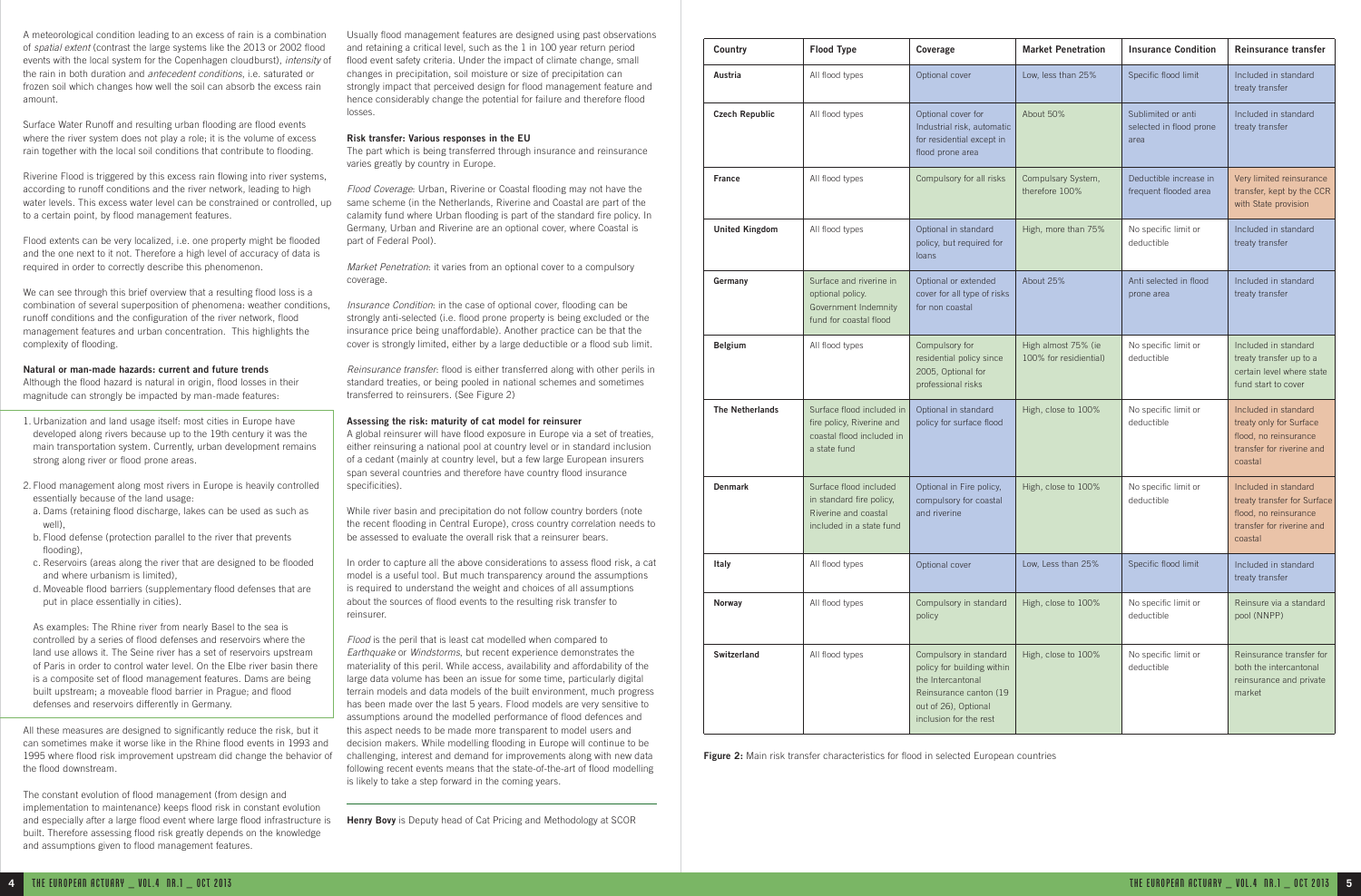#### **How did you come to study RJMCMC reserving methods?**

'Today, calculating deterministic reserves is no longer sufficient in a world of enhanced Risk Management. Indeed insurers strive to have a complete view of the risk underlying reserves valuation: therefore stochastic projection methods become central to today's actuaries. It is even more the case with the Solvency II European Regulation which requires a VaR99.5% valuation… and consequently a very robust stochastic model to achieve a credible tail valuation.

I had the feeling that the Reversible Jump Markov Chain Monte Carlo method had many advantages over traditional approaches mostly based on Chain Ladder. This is what I wanted to check, basing my initial work on the RJMCMC paper by Verrall and Wüthrich in 2012.'

#### **What is for you the main weakness of current traditional reserving methods?**

'Traditional methods like Chain Ladder evaluate, column by column, each element of the lower triangle, according to the upper triangle data. In the case of the Chain Ladder method, this evaluation is based on an estimated development factor which determines one column's data from earlier ones. The paradox is that the estimates for the columns on the left-hand side use a lot of data in order to project just a few points, whereas the right-hand columns contain relatively little data to project a lot of points. All that seems counter-intuitive and leads to a potentially significant estimation error.'

#### **How does RJMCMC remedy these weaknesses?**

As for the column parameters  $\gamma_j$ , there are two cases. First: if the column is in the left part of the triangle: the column parameter follows a



'On the contrary, the RJMCMC method consists in applying two different models: one for the left part of the triangle, based on a large set of parameters, which allows a better fit to the data, and one for the right part of the triangle, based on only two parameters and on reference statistical curves. This allows a more robust evaluation of the tail, the last columns corresponding mainly to the development of the claims that have already occurred which can more easily fit a simple parametric model.'

#### **What is the main issue you face when applying RJMCMC?**

'One of the main issues is to decide in what column we should switch from one methodology to the other. The RJMCMC method answers this question with a solution that is admittedly complex, but pragmatic.

If  $k^*$  is equal to  $k^{(t)}$  the RJMCMC algorithm consists of updating parameters block after block. At first the row parameters are updated by using Gibbs sampling, then the same technique is used for the column parameters. Finally, the parameters of the exponential decay will be updated using the Metropolis Hastings algorithm.

Indeed, the method is a mix of several algorithms which have proved themselves in the fields of biology and computational physics: Bayesian statistical analysis; Markov chains for the iterations; Monte Carlo techniques for the simulation of the models' truncation index; Gibbs sampling for the left-hand side of the triangle; and the Metropolis Hastings algorithm to estimate the parameters for the right-hand side.'

## **REVERSIBLE JUMP MARKOV CHAIN MONTE CARLO: A REVOLUTION IN CLAIMS RESERVES VALUATION?**

#### **And what about the assumptions behind it?**

'The fundamental assumption of the method supposes that the incremental values follow an over-dispersed Poisson distribution with different row and column parameters. The basic aim of RJMCMC is to estimate these parameters using different models.

The row parameters in the run-off triangle are modeled by a gamma distribution.

**French Actuary Marion Gremillet unveils here the results of her deep research on a new non-life stochastic reserving valuation method: the Reversible Jump Markov Chain Monte Carlo (RJMCMC) applied to triangles. We asked her about her research.**



Each step of the algorithm consists of choosing a new truncation index  $k^*$  according to the previous step  $k^{(t)}$ . To achieve this, we use a uniform distribution which allows us to get the  $k^{(t-1)}$ ,  $k^{(t)}$ ,  $k^{(t+1)}$ values, each with 1/3 probabilities.

If  $k^*$  is different from  $k^{(t)}$  the RJMCMC algorithm consists of proposing a new value for the unique column parameter which migrates from one model to another, while the values of the other parameters remain unchanged from the previous state of the Markov chain. This proposed value can then be accepted or rejected; in the latter case, the value used is the same as in the previous state.

Thus, in each case we obtain a new vector of parameters. The diagram presents, for a given iteration, the RJMCMC methodology.

Through the use of complex algorithms based on Monte-Carlo techniques, the methodology requires a high number of iterations. In general, several iterations are necessary before the algorithm become stable – the so- called "burn-in" stage. Results from the iterations before this stationary distribution is achieved have to be excluded from later calculations.

gamma distribution; and secondly: if the column is in the right part of the triangle: the column parameter is estimated by one of the classical parametric distributions, for example an exponential decay in the Verrall and Wüthrich paper.'

#### **How do you find the best triangle limit? How can you handle it?**

'The aim of RJMCMC is to estimate the parameters by testing algorithmically different values for the limit. Indeed the algorithm will go to all possible values and will converge to the most probable distribution, using acceptance probabilities, as shown in the box.'

>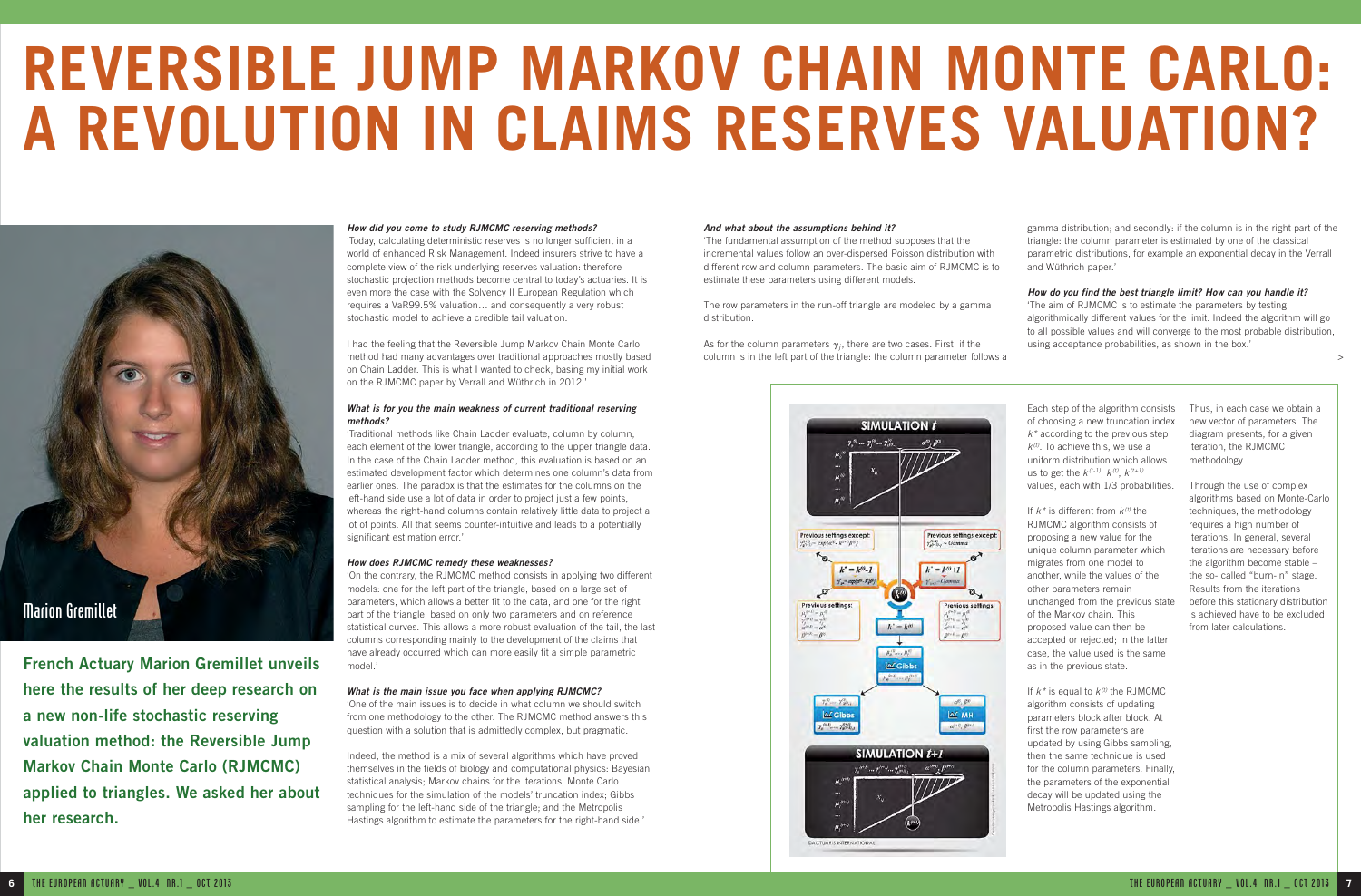#### **Solvency II has set the one year volatility as the new valuation standard. How can you deal with it?**

'I have simply applied the "Actuary in the box" method to the RJMCMC algorithm as exposed in the paper from D DIERS (2010): Stochastic re-reserving in multi-year models. This is the method also traditionally used for getting Bootstrapping results.'

#### **Have you applied RJMCMC to the "real world"? Does it help save capital for companies?**

'I have applied the 1 year RJMCMC to a set of 17 market triangles kindly provided by the Belgium Supervisor, and then compared it to the commonly used methods for the estimate of the reserving risk: Solvency II standard formula, Chain Ladder/ Merz & Wüthrich, and Bootstrap/Actuary in the box.'

The graph below shows the comparison of the capital requirements calculated with these methodologies applied to the seventeen triangles (listed from A to Q):

The table below represents the capital (as percentage of the mean of the reserves) obtained over the seventeen triangles and for each method. On the second row, a comparison is done with the results obtained with Solvency II.

**Table** summarizing the mean of capital obtained over the 17 triangles for the different methods

The capital saved with the RJMCMC method is quite significant: 42% capital saved in comparison to the application of the Solvency II standard calibration, or 29% capital saved compared to the Bootstrap/Actuary in the box method, and again 20% capital saved compared to the Chain Ladder/Merz & Wüthrich method.

#### **As a conclusion, would you say RJMCMC will revolutionize the science of reserving?**

'It is perhaps too early to state that it will supersede the well-established chain ladder or bootstrap methods. There are different limitations that have to be overcome:

- The high number of iterations which makes it sometimes difficult to interpret·
- Not all data are fitting an over dispersed Poisson;
- The difficulties for non-actuaries to understand part of the method.

But all insurers understand well that applying different methods depending on the amount of data available, namely on the left or right part of the triangle, makes sense and should return better results. However explaining in simple terms such a complex methodology will be key to its adoption in companies. And it will require efforts of actuaries to make the methodology accessible to all concerned parties.'

### Vehicle telematics will change the world of motor insurance pricing

So how do telematics already affect our daily lives? In the broadest definition of tracking remote objects, receiving and storing information, the use of social media like Facebook/Twitter and also the use of a cell phone is already well established in our daily routines. Many people are willing to tell the world where they are and what they do. Even if people don't share it deliberately, information is collected and used for all kind of commercial purposes (think for instance of the advertisements on Google which are based on your search history).

#### **Open to sharing**



TRIA TRIB TRIC TRID TRIE TRIF TRIG TRIH TRII TRIJ TRIK TRIL TRIM TRIN TRIO TRIP TRIQ

Although privacy is a hot topic, people share more and more of their personal life to the outside world. We believe this is a trend that will continue. Within 10 years many of us will probably be sharing information even more easily than today. And even though there is also a lot of resistance to these developments, in general we are getting more used to the fact that we can be followed and

#### By Peter Franken and Niels van der Laan

**Without a doubt vehicle telematics will have a big effect on the insurance industry. Actually, it already has. But before we go further into details, let us first explain what we mean by telematics. Wikipedia defines telematics as typically being any integrated use of telecommunications and informatics: "The technology of sending, receiving and storing information via telecommunication devices in conjunction with affecting control on remote objects". Strictly stated, the term has evolved to refer to the use of such systems within road vehicles, in which case the term vehicle telematics may be used.**

|                                        | <b>Mack</b> | <b>Bootstrap</b> | <b>RJMCMC</b> | Solvency II |
|----------------------------------------|-------------|------------------|---------------|-------------|
| Capital<br><b>Mean of reserves</b>     | 23%         | 20%              | 16 %          | 28 %        |
| Differences with<br><b>Solvency II</b> | $-20%$      | $-29%$           | $-42%$        |             |

tracked anywhere. With sufficient guarantees that our information is not 'misused', we think that many of us will be open to sharing certain personal information such as our location at any moment in time.

Back to vehicle telematics: what does this trend mean in relation to insurance, and more specifically, motor insurance? Are people willing to share information about their driving behaviour in return for a lower price? How rapidly will telematics be used to influence current motor insurance pricing?

**Trust**

In our view, the market will move in the direction that telematics

becomes commonly used in nonlife pricing. However the question is how rapidly people are willing to embrace vehicle telematics. It's not the technical side that is the critical factor for the speed at which this evolves. We are already technically capable of implementing it. If policyholders are willing to share more detailed

information on where, when and how they drive, insurers will be able to take that into account in their tariffs resulting in more differentiation with reduced prices for the better drivers and increased prices for the malicious ones. In our view the critical factor for success of vehicle telematics will first of all depend on the trust people have in insurance companies not misusing the data and secondly the difference in price (partly as a trade-off for the risk that the insurer will actually misuse this trust).

#### **Common practice**

As a result of the financial crisis, trust in the financial industry

Peter Franken Niels van der Laan

including insurers is low, which takes time to overcome. Although in the US and UK the market for telematics is slowly developing, especially for specific groups of insured such as younger drivers, we don´t expect telematics to take off significantly before trust is restored. In the meantime each insurer will need to form a view on how and when to start using the existing potential of vehicle telematics in their day to day business. In our view it is not so much a question of whether telematics will become common practice in motor insurance pricing, but when.



**Peter Franken** is Principal & Consulting Actuary at Milliman and **Niels van der Laan** is Consulting Actuary at Milliman

**Graph** representing capital as a percentage of the reserves for the different triangles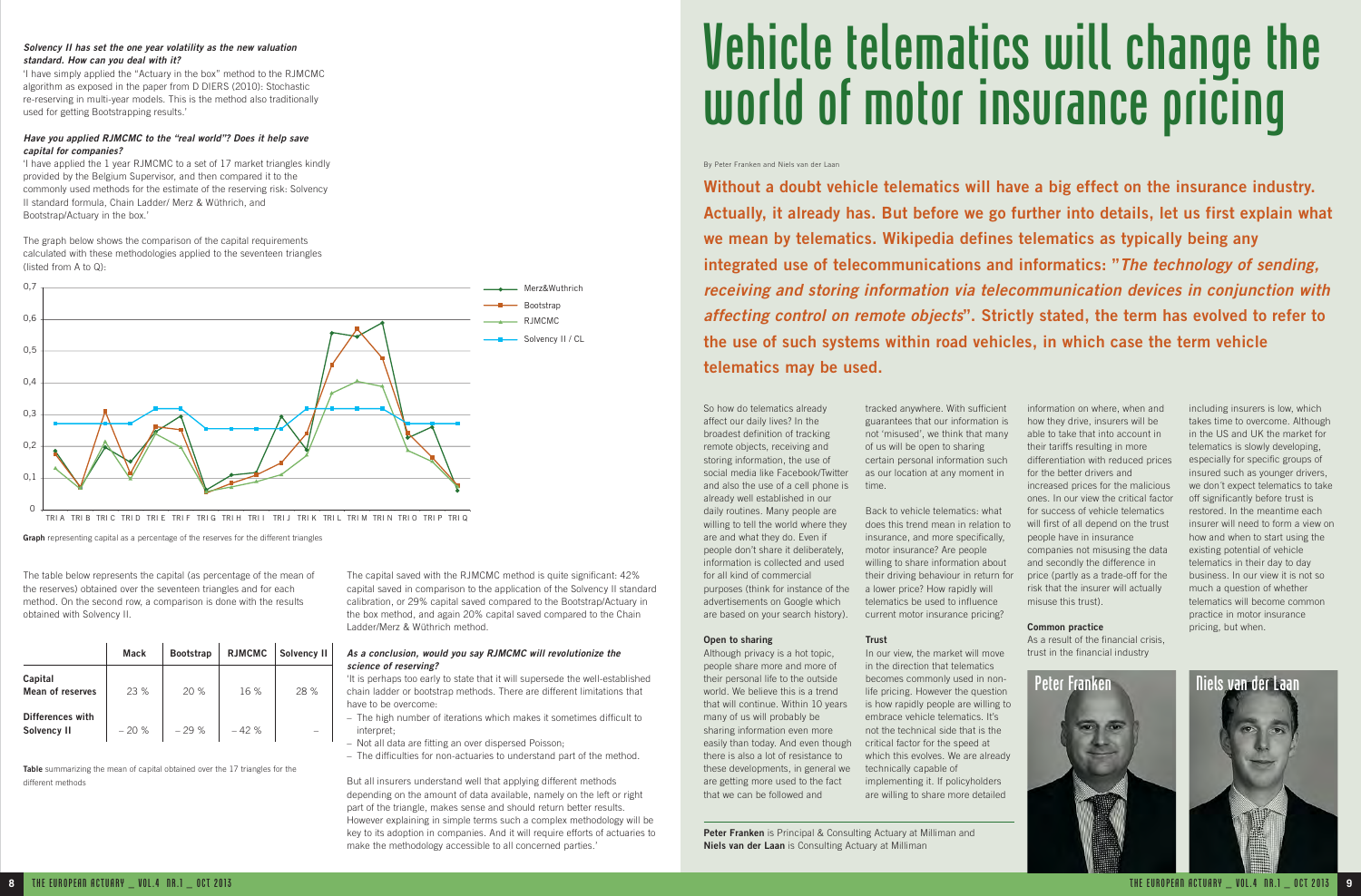The reason for this close interest is that climate change undercuts the foundation of insurance, which is that future loss experience can be predicted from past experience. In theory, general insurance can adapt to climate change, because the vast majority of policies are only one year in length. Premium rates can be adjusted to allow for changes in risk. In practice, it takes a lot of work to estimate how much the risk has changed. If the amount by which the risk has changed is not known, then setting premium rates becomes much more difficult. And competitive pressures make increasing premium rates difficult. In the long term, if premium rates are not adequate for the risk the company will go out of business, so this is a matter of survival for reinsurers.

# **CLIMATE CHANGES**

Scientists have begun to estimate the effect of climate change on extreme weather events. For example, in a study in the Bulletin of the American Meteorological Society (BAMS)<sup>2</sup>, scientists at the National Oceanic and Atmospheric Administration (NOAA), the UK's Met Office, and other institutions examined the extent to which manmade climate change influenced 12 extreme weather events that occurred in 2012. By using sophisticated weather models, they estimate the probability of an actual weather event (e.g. drought, flood or storm), both with and without the effect of climate change. By doing this, they can answer the question how much more likely any specific event was due to climate change. They found that half of the weather events studied showed the influence of climate change. The scientists pointed out that just as speeding in a car makes an accident more likely, climate change makes severe weather events more likely. But not every extreme weather event will be caused by climate change, just as not every car accident is caused by speeding.

For setting premium rates, the most important question is, how much more likely are extreme weather events in the future, given climate change, and therefore how much do rates need to be adjusted compared with the past experience? In 2012 the reinsurer Munich Re produced a report on North American weather<sup>3</sup>. The report details how North American weather has already changed, and it is likely that extreme weather events which cause insurance losses, such as floods, storms and tornadoes, are more common in this region due to climate change.

Also, the Australian Government recently commissioned a report on extreme weather<sup>4</sup>. Chapter 2 of this report shows how temperature has already risen in Australia due to climate change. Simply a small increase in the mean temperature can give rise to a proportionately larger increase in the number of extremely hot days in the year (a natural consequence of the probability distribution, and the same principle applies to other extremes over a fixed threshold e.g. of rainfall). One example of the effect is on the risk of severe bushfire, which is of interest to reinsurers. These events only tend to occur during extreme heat. So it is very likely that the risk from severe bushfire has increased substantially relative to the long term history.

By Oliver Bettis

**A recent article in the New York Times**<sup>1</sup> **pointed out that "No one understands risk better than the insurance industry except, perhaps, the reinsurance industry, the companies that sell insurance to insurers" and that reinsurers follow climate change "obsessively". As a pricing actuary in a large reinsurance company, I would say this is fair comment.** 

The bottom line for general insurers and reinsurers is that climate change is not a distant prospect, it is affecting their risks now. As the Earth continues to warm through the  $21<sup>st</sup>$  century, it is expected that the impact on extreme weather will increase, and the insurance industry will need to adapt.

**Oliver Bettis** has worked in the non-life insurance industry since graduating with a degree in Chemistry in 1989. He is a fellow of the Chartered Insurance Institute and the Institute & Faculty of Actuaries. He is chairman of the UK Actuarial Profession's Resource & Environment Group. He has had a variety of roles, including claims handling, underwriting and reinsurance consulting. Since 2001 he has worked as an insurance actuary, and since 2006 he has worked as a pricing actuary, pricing large single risks.





- 2 http://insights.wri.org/news/2013/09/new-report-connects-2012-extreme-weather-events-human-caused-climate-change
- 3 http://www.munichre.com/en/media\_relations/press\_releases/2012/2012\_10\_17\_press\_release.aspx
- 4 http://www.aph.gov.au/parliamentary\_business/committees/senate\_committees?url=ec\_ctte/completed\_inquiries/2010-13/extreme\_weather/report/index.htm

<sup>1 –</sup> http://www.nytimes.com/2013/09/01/magazine/mutually-insured-destruction.html?ref=insurance&\_r=0